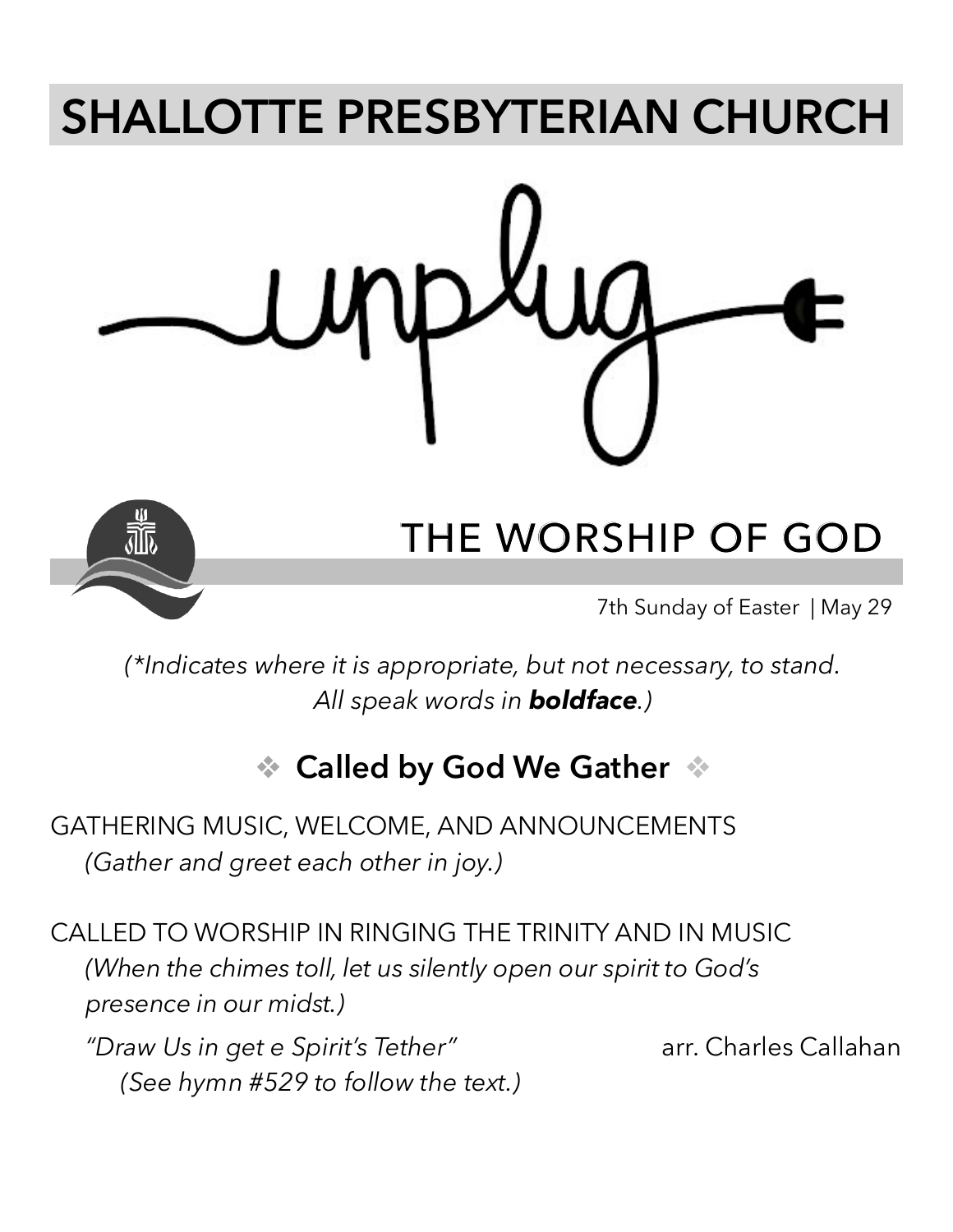### OPENING SENTENCES Upon this gathering of your people, **pour out your Spirit, O Lord.** Be near to us and speak to us, **and we will proclaim your glory.** Let us worship and listen for God,

**who calls us together this day.** 

\*HYMN #667 *When Morning Guilds the Skies* LAUDES DOMINI *(verses 1-3)*

#### \*PRAYER OF PRAISE AND CONFESSION

Now we silently confess all that keeps us from drawing near to you.

*(Silent confessions)*

Forgive us, **when we fill our lives with so much noise and busyness that we become deaf and blind to your call. Help us to pause and breathe in deeply, to unplug and make space in our lives, that we may receive all the gifts that you give us each day and hear all the calls that are ours to answer. Amen.**

#### ASSURANCE OF PARDON

. . . Let us say it together with joy:

#### **In Jesus Christ we are forgiven, Alleluia! Amen.**

RESPONSE OF PRAISE: *When Morning Guilds the Skies*

*Be this, while life is mine, my canticle divine: may Jesus Christ be praised! Be this the eternal song through all the ages long: may Jesus Christ be praised!*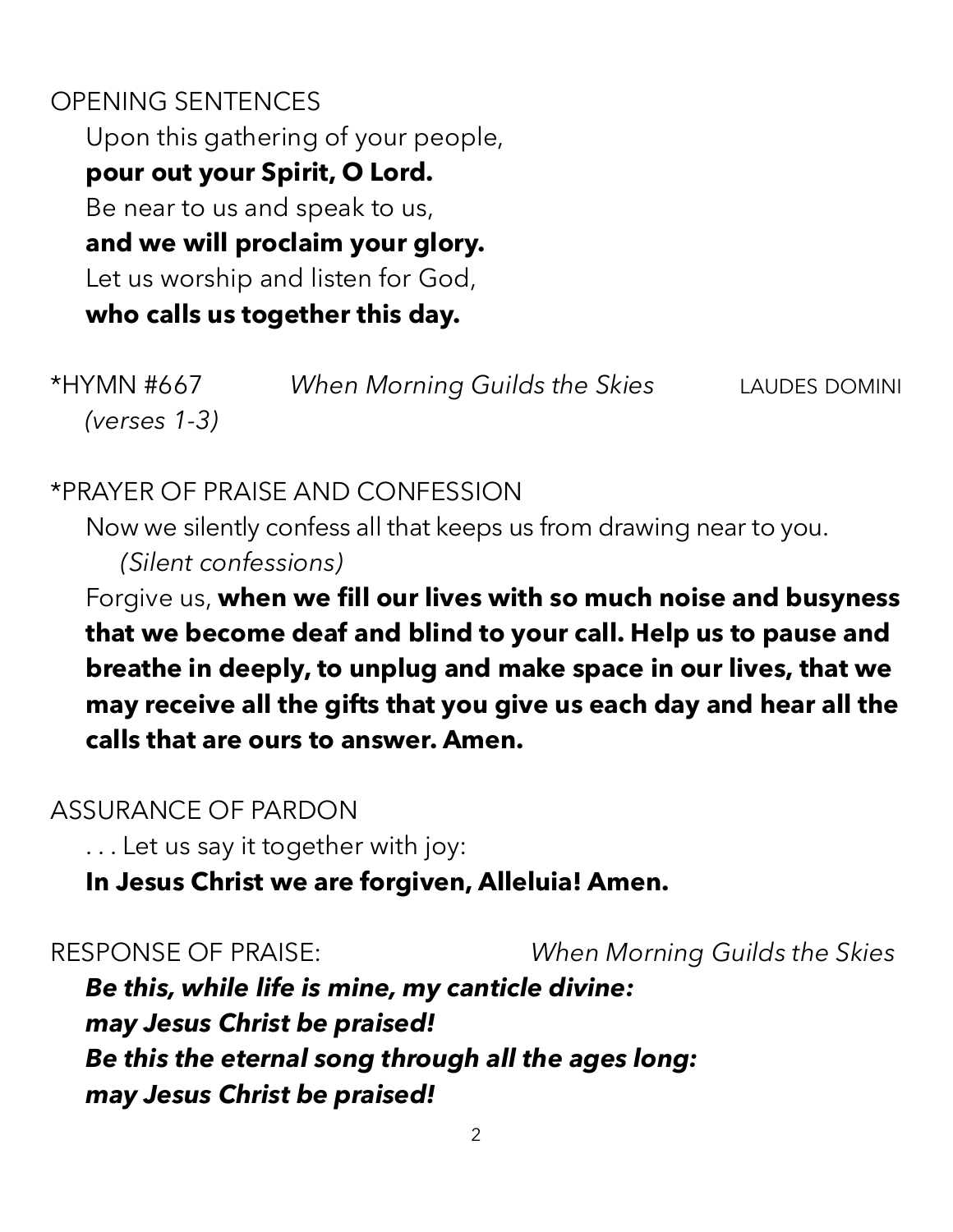# ❖ **To Hear God's Word of Grace** ❖

SCRIPTURE READING Mark 1:32-39

The word of God for the people of God.

#### **Thanks be to God.**

#### ANTHEM

#### *Come and Find the Quiet Center* **arr. Anne Krentz Organ** Chancel Choir

Come and find the quiet center in the crowded life we lead, find the room for hope to enter, find the frame where we are freed: clear the chaos and the clutter, clear our eyes, that we can see all the things that really matter, be at peace, and simply be.

Silence is a friend who claims us, cools the heat and slows the pace, God it is who speaks and names us, knows our being, touches base, making space within our thinking, lifting shades to show the sun, raising courage when we're shrinking, finding scope for faith begun.

In the Spirit let us travel, open to each other's pain, let our loves and fears unravel, celebrate the space we gain: there's a place for deepest dreaming, there's a time for heart to care, in the Spirit's lively scheming there is always room to spare!

TEXT: Shirley Erena Murray. Text © 1992, 2005 Hope Publishing Company, 380 S Main Pl, Carol Stream, IL 60188

SERMON "Unplugging" Rev. Laura Viau